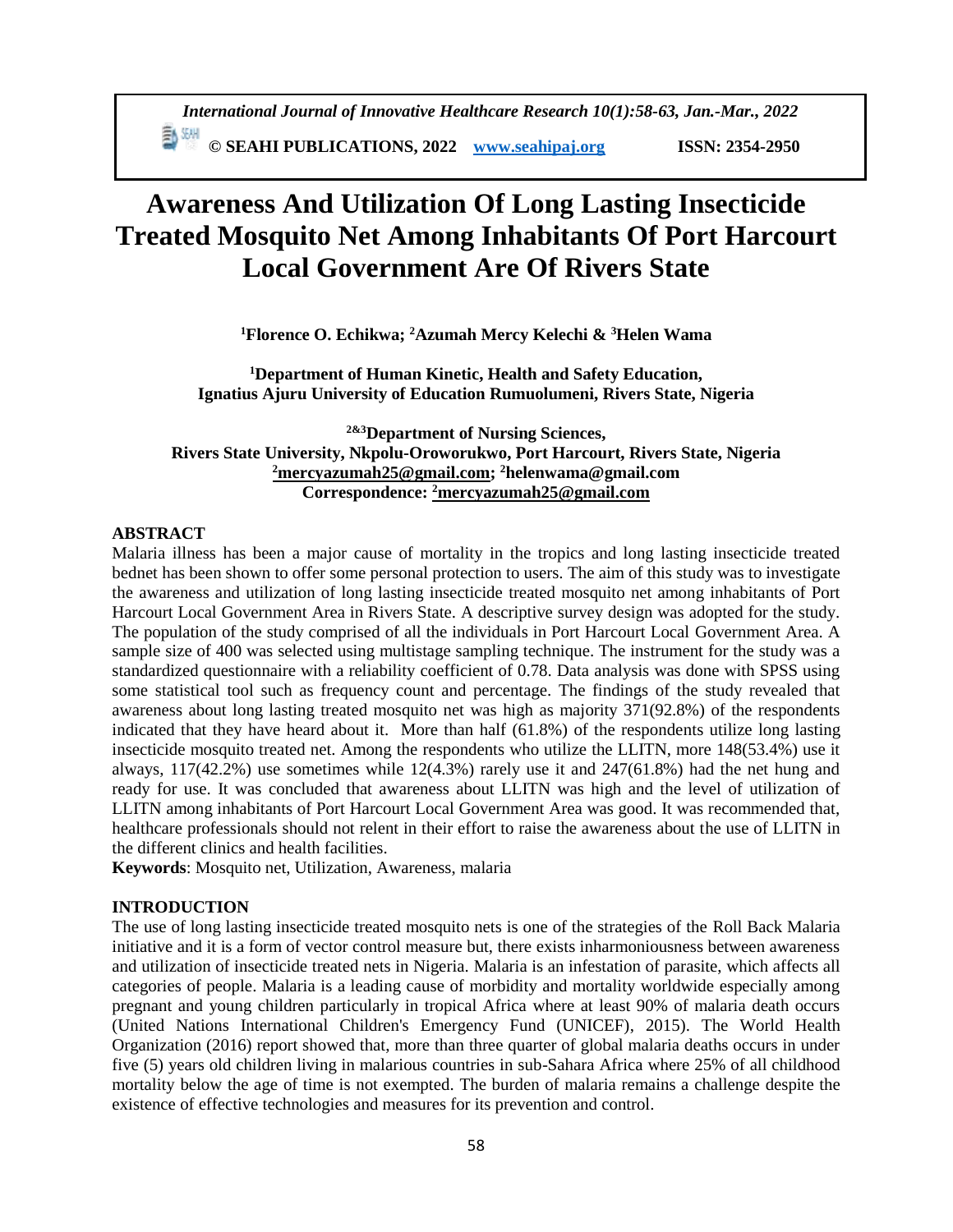In the control of malaria in recent times, Giming (2011) noted that, one of the most effective tools for malaria prevention is the use of long lasting insecticide treated mosquito net (LLITMN), the consistent use of long lasting mosquito treated net can reduce malaria transmission by up to 90% and as much as 44% of mortality among children under five. In the same vein, Lengeler (2017) stated that, with the used of long lasting insecticide treated mosquito net, an overall reduction in child mortality of 17% could be demonstrated with six lives saved per every, 1000 children protected. There is also evidence that if more than 80% of inhabitants in an area sleep under long lasting insecticide treated mosquito net, malaria transmission will be significantly reduced, which cannot benefit people who do not used long lasting insecticide mosquito net themselves (Centre for Disease Control, 2008). A simple mosquito treated net with an insecticide is a proven and cost effective way to repel or kill mosquito carrying the parasite that cause malaria.

The 2008 Nigeria Demographic and health survey result indicated that, 17% of inhabitants in Nigeria own a mosquito net treated or untreated and 8 percentage of inhabitants own more than one mosquito net. Awareness is the ability to perceive or to be conscious of an even, object, thought, emotion or sensory patterns. In this level of consciousness, sense data can be confirmed by an observer, without necessarily implying understanding more broadly, it is the state or quality of being aware of something. Before anything say health facility or long lasting insecticide mosquito treated net is utilized the community must be aware of it. Also to stop the occurrences of malaria people must be aware of what malaria is. Therefore, this study was aimed at investigating the awareness and utilization of long lasting insecticide treated mosquito net among inhabitants of Port Harcourt Local Government Area (PHALGA).

## **Research questions**

Four research questions were stated to guide the study. They are:

- 1. What is the level of awareness of long lasting insecticide mosquito treated net among inhabitants in Port Harcourt Port Harcourt Local Government Area Rivers State?
- 2. What is the level of utilization of long lasting insecticide mosquito treated net among inhabitants in Port Harcourt Port Harcourt Local Government Area Rivers State?
- 3. What is the relationship between educational status and awareness of long lasting insecticide mosquito treated net (LLITMN) among inhabitants of Port Harcourt Local Government Area of Rivers State?
- 4. What is the relationship between educational status and utilization of long lasting insecticide mosquito treated net (LLITMN) among inhabitants of Port Harcourt Local Government Area of Rivers State?

# **Hypotheses**

Two hypotheses postulated were tested at 0.05 alpha level:

- 1. There is no significant relationship between educational status and awareness of LLITMN.
- 2. There is no significant relationship between educational status and utilization of LLITMN.

# **METHODOLOGY**

The descriptive research design was used for this study. In descriptive design, events are observed and described just the way they are without manipulation. This study investigated the awareness and utilization of long lasting insecticide mosquito treated nets for malaria in the inhabitant of Port Harcourt local government area in its natural setting. The population for this study comprise of all the 541,115 inhabitants of Port Harcourt Local Government Area (National Population Commission, 2006). A sample size of 400 respondents was used for this study. This sample size was determined using Taro-Yamen formula. The multistage sampling procedure was used to select the sample. Instrument for data collection was a structured questionnaire titled awareness and utilization of long last insecticide treated mosquito net (LLITMN) for malaria, with a reliability coefficient of 0.78. Data collected were analysed using the statistical package for social sciences (SPSS) version 20.0. Statistical tools such as frequency count and percentage were used for relevant data.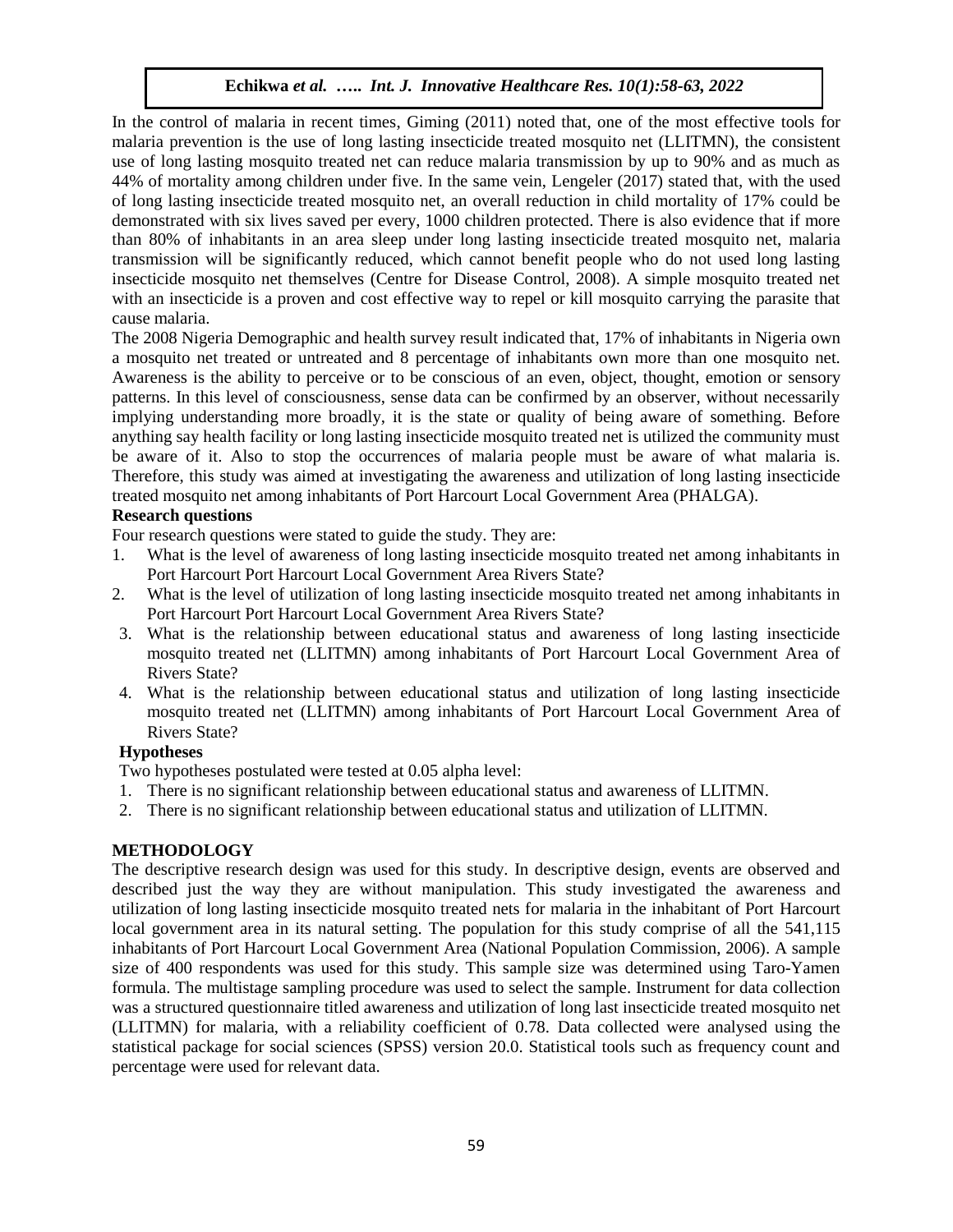**RESULTS**

|  |  |  | Table 1: Awareness of long lasting insecticide treated mosquito net among respondents |
|--|--|--|---------------------------------------------------------------------------------------|
|  |  |  |                                                                                       |

| <b>Items</b>                                        | Yes       | N <sub>0</sub> |  |
|-----------------------------------------------------|-----------|----------------|--|
|                                                     | $F(\%)$   | $F(\%)$        |  |
| Ever heard about LLITN                              | 371(92.8) | 29(7.3)        |  |
| <b>Sources of Information</b>                       |           |                |  |
| Radio                                               | 302(75.5) | 98(24.5)       |  |
| Television                                          | 243(60.8) | 157(39.2)      |  |
| Friends                                             | 296(74.0) | 104(26.0)      |  |
| Internet                                            | 144(36.0) | 256(64.0)      |  |
| Doctor/Nurses                                       | 278(69.5) | 122(30.5)      |  |
| Newspaper/Magazine                                  | 102(25.5) | 298(74.5)      |  |
| Health club                                         | 88(22.0)  | 312(78.0)      |  |
| LLITN is a bed net treated with insecticide for the | 383(95.8) | 5(1.3)         |  |
| purpose of killing and repelling mosquitoes         |           |                |  |
| LLITN protect against mosquito bite                 | 390(97.5) | 10(2.5)        |  |
| LLITN protect against malaria if used consistently  | 373(93.3) | 21(5.3)        |  |
| LLITN protect against other insect bite             | 374(93.5) | 36(6.5)        |  |

Table 1 show the level of awareness of LLITN among the respondents. The result shows that majority 371(92.8%) of the respondents have heard about LLITN showing that the level of awareness of LLITN was high. The top on the sources of information was radio 302(75.5%) followed by friend 296(74.0%), doctor/nurses 278(69.5%), television 243(60.8%), internet 144(36.0%), newspaper/magazine 102(25.5%), and health club 88(22.0%). 383(95.8%) were aware that LLITN is a bed net treated with insecticide for the purpose of killing and repelling mosquitoes. 390(97.5%) were aware that LLITN protect against mosquito bite.

|  |  | Table 4.3: Utilization of long lasting insecticide mosquito treated net among respondents |
|--|--|-------------------------------------------------------------------------------------------|
|  |  |                                                                                           |

| <b>Items</b>                                      | Frequency $(F)$ | Percentage $(\% )$ |
|---------------------------------------------------|-----------------|--------------------|
| Have a long lasting insecticide treated net       |                 |                    |
| Yes                                               | 277             | 69.2               |
| No.                                               | 123             | 30.8               |
| <b>Total</b>                                      | 400             | 100.0              |
| Net hung and ready for use                        |                 |                    |
| Yes                                               | 247             | 61.8               |
| No.                                               | 30              | 38.2               |
| <b>Total</b>                                      | 277             | 100.0              |
| Sleeps under long lasting insecticide treated net |                 |                    |
| Yes                                               | 247             | 61.8               |
| No                                                | 30              | 38.2               |
| <b>Total</b>                                      | 277             | 100.0              |
| How often respondents sleep under net             |                 |                    |
| Always                                            | 148             | 53.4               |
| Sometimes                                         | 117             | 42.2               |
| Rarely                                            | 12              | 4.3                |
| <b>Total</b>                                      | 277             | 100.0              |
| Reasons for not sleeping under the net            |                 |                    |
| Unpleasant odour                                  | 46              | 31.5               |
| Reactions to the chemical                         | 36              | 24.7               |
| It is expensive                                   | 12              | 8.2                |
| No mosquito net at home                           | 47              | 32.2               |
| It produces heat                                  | 5               | 3.4                |
| <b>Total</b>                                      | 146             | 100.0              |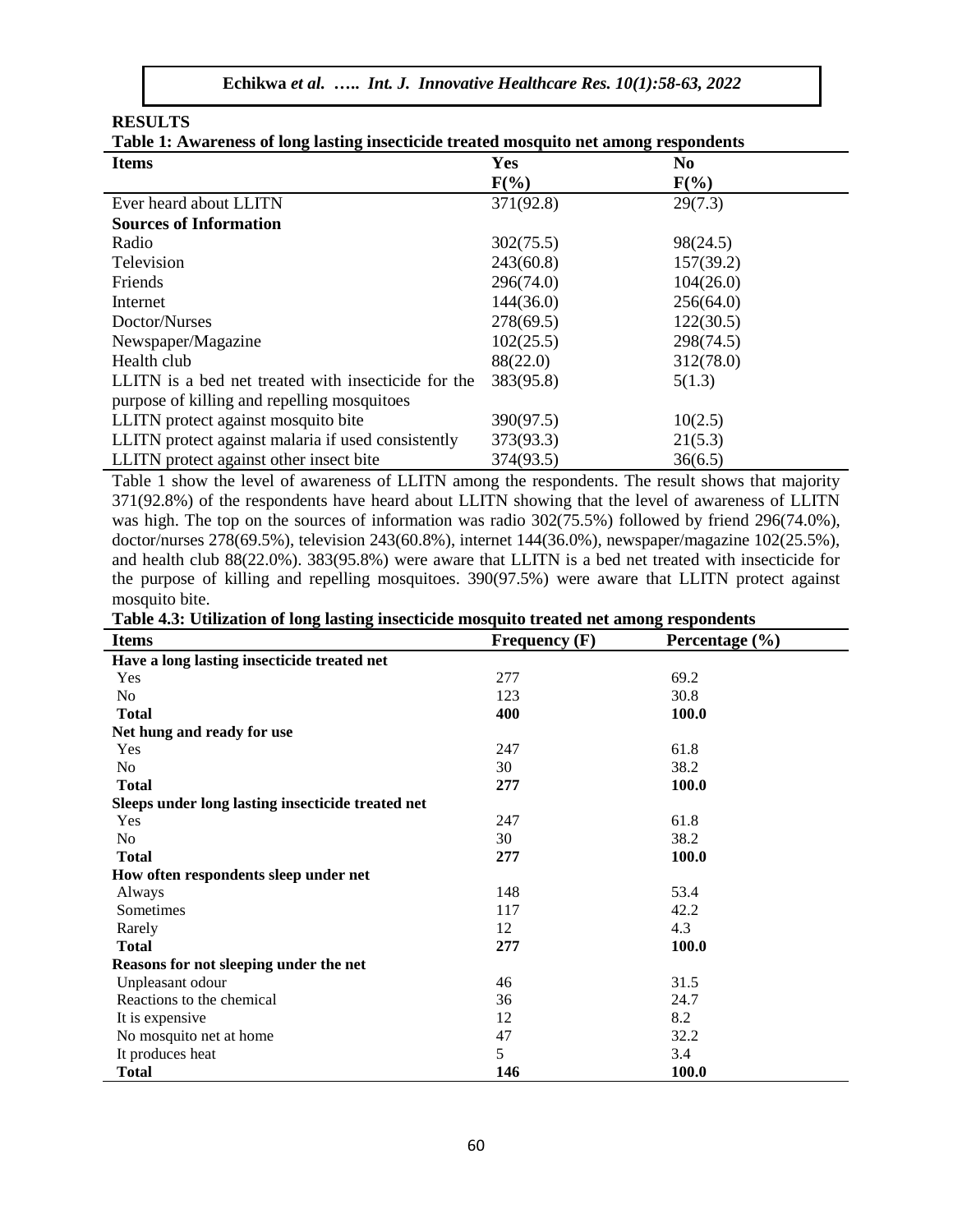Table 4.3 reveal the level of utilization of long lasting insecticide mosquito treated net among respondents. 277(69.2%) have a long lasting insecticide treated net. 247(61.8%) each had the net hung and sleep under the net. Among the 61.8% of the respondents who utilize the LLITN, more 148(53.4%) use it always,  $117(42.2%)$  use sometimes while  $12(4.3%)$  rarely use it. However, the reasons for not sleeping under the net as given by the respondents include: unpleasant odour 46(31.5%), reactions to the chemical  $36(24.7\%)$ , it is expensive  $12(8.2\%)$ , no mosquito net at home  $47(32.2\%)$  and it produces heat 5(3.4%).

**Table 3: Binary Logistic Regression analysis showing relationship between educational status and awareness of LLITMN**

| <b>Educational</b> | B        | S.E.   | Wald   | df | Sig. | <b>Odds</b> | 95% C.I for OR |       |  |
|--------------------|----------|--------|--------|----|------|-------------|----------------|-------|--|
| status             |          |        |        |    |      | ratio(OR)   | Lower          | Upper |  |
| None               | Ref      |        | 23.710 |    | .000 |             |                |       |  |
| Primary            | $-20.42$ | 9473.5 | .000   |    | .998 | .000        | .000           |       |  |
| Secondary          | $-1.971$ | .557   | 12.541 |    | .000 | .139        | .047           | .415  |  |
| Tertiary           | $-2.195$ | .469   | 21.874 |    | .000 | .111        | .044           | .279  |  |
| Constant           | $-780$   | .364   | 4.591  |    | .032 | .458        |                |       |  |

Table 3 revealed the binary logistic regression showing the relationship between educational status and awareness of LLITMN. The result of the study showed that as educational status increases awareness of LLITMN decreases  $(B = -2.195; B = -1.971)$ . The result of the study shows a significant relationship between educational status and awareness of LLITMN ( $p<0.05$ ). Therefore the null hypothesis which states that there is no significant relationship between educational status and awareness of LLITMN is rejected.

| Table 4: Binary Logistic Regression analysis showing relationship between educational status and |  |  |  |  |  |
|--------------------------------------------------------------------------------------------------|--|--|--|--|--|
| utilization of LLITMN                                                                            |  |  |  |  |  |

| <b>Educational</b> | В       | S.E. | Wald   | df | Sig. | Odds      | 95% C.I for OR |       |
|--------------------|---------|------|--------|----|------|-----------|----------------|-------|
| status             |         |      |        |    |      | ratio(OR) | Lower          | Upper |
| None               | Ref     |      | 11.391 |    | .010 |           |                |       |
| Primary            | 1.260   | .380 | 10.980 |    | .001 | 3.525     | 1.673          | 7.426 |
| Secondary          | .084    | .517 | .026   |    | .871 | .920      | .334           | 2.535 |
| Tertiary           | .034    | .247 | .019   |    | .891 | 1.034     | .637           | 1.680 |
| Constant           | $-.609$ | .133 | 20.920 |    | .000 | .544      |                |       |

Table 4 revealed the binary logistic regression showing the relationship between educational status and utilization of LLITMN. The result of the study showed that as educational status increases utilization of LLITMN also increases ( $B = 1.260$ ;  $B = .084$ ;  $B = .034$ ). The result of the study shows a significant relationship between educational status and utilization of LLITMN  $(p<0.05)$ . Therefore the null hypothesis which states that there is no significant relationship between educational status and utilization of LLITMN is rejected.

#### **DISCUSSION OF FINDINGS**

The findings of this study revealed that the level of awareness about long lasting treated mosquito net was high as majority 371(92.8%) of the respondents indicated that they have heard about it. This finding might be due to the fact that in response to the upsurge of malaria outbreak in Nigeria, both governmental and non-governmental agencies have been actively involved in disseminating information about the prevention and control of malaria of which one of such prominent information given was the recommendation of long lasting insecticide treated net. This might be responsible for the high level of awareness about long lasting insecticide treated net found in this study. The findings of this study is in keeping with that of Nwana (2011) which showed that there is a widespread awareness about long lasting insecticide treated. The similarity found between the two studies is not surprising because, there is some expectation that the extensive campaign on the prevention of malaria tagged, roll back malaria campaign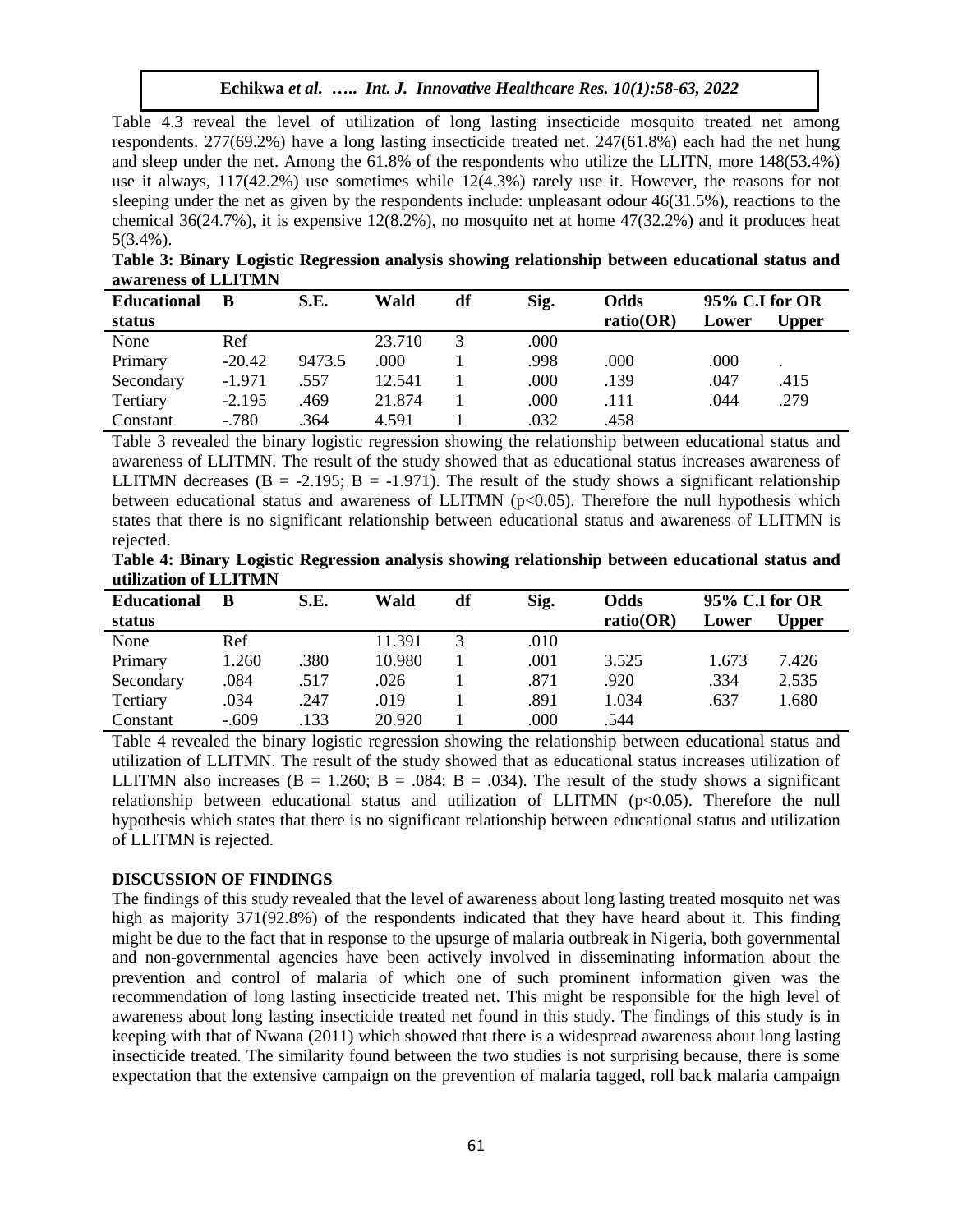in Nigeria has contributed immensely to the high level of awareness on long lasting insecticide mosquito treated net found in the study area.

The findings of this study revealed that more than half (61.8%) of the respondents utilize long lasting insecticide mosquito treated net. Among the respondents who utilize the LLITN, more 148(53.4%) use it always,  $117(42.2\%)$  use sometimes while  $12(4.3\%)$  rarely use it and  $247(61.8\%)$  had the net hung and ready for use. The findings of this study gives credence to that of Tomass et al. (2012) where the use of insecticide treated nets was encouraged by the authors. The findings of this study is also in line with that of the World Health Organization (2011) where the use of long lasting insecticide treated net was recommended for the prevention of mosquito bite thereby preventing malaria in the populace. The level of utilization of long lasting insecticide treated net found in this study is good considering that there are several other control measures for malaria among which the use of insecticide treated net is included. However, it can be deduced from this finding that the high level of awareness found among the respondents was translated to practice leading to the subsequent good level of utilization.

The findings of this study also revealed that the reasons for not utilizing long lasting insecticide treated mosquito net as given by the respondents include: unpleasant odour 46(31.5%), reactions to the chemical 36(24.7%), it is expensive 12(8.2%), no mosquito net at home 47(32.2%) and it produces heat 5(3.4%). This finding is in keeping with what Tambo et al (2012) observed as part of the barriers to malaria control. More worrisome is the fact that, despite the huge resources committed to the eradication of malaria by organizations and economics of the world, malaria still poses a great challenge to human lives. This is due to the numerous barriers such as the increasing insecticide resistance, local cultural contexts in which those at risk of malaria live and civil unrest (Mwanzo et al., 2009). Despite the fact that the government puts in place control measures such as the free distribution of insecticide treated nets, these nets are not readily and adequately distributed to the citizenry. This stands as a barrier to its eradication in some parts of the society.

The findings of this study showed that there is a relationship between utilization of long lasting insecticide treated net and demographic factor such as educational status. The findings of this study is also similar to that of Elmossad et al. (2016) which showed that demographic factors are related to the utilization of long lasting insecticide treated mosquito net. However, observations, both in this study and by other researchers, points to the fact that for the use of long lasting insecticide treated mosquito net as a control measure for the malaria to be completely implemented, more is still expected to be done by individuals, organizations and governments.

# **CONCLUSION**

Based on the data and the findings, it was concluded that awareness about LLITN was high and the level of utilization of LLITN was good.

## **RECOMMENDATIONS**

Based on the findings of this study the following recommendations were made:

- 1. The healthcare professionals should not relent in their effort to raise the awareness about the use of LLITN in the different clinics and health facilities.
- 2. Government in collaboration with the health agencies should ensure that insecticide treated nets are evenly distributed in the different parts of the country.

## **REFERENCES**

- Centers for Disease Control and Prevention (2008).*Treatment of Malaria: guidelines for clinicians (United States). Part 3: Alternatives for pregnant women and treatment of severe malaria*. Atlanta.
- Elmossad, Y.M., Elhadi, M., Khan, A., & Malik, E. (2016). Communication for behavioural impact in enhancing utilization of insecticide-treated bed nets among mothers of under-five children in rural North Sudan: An experimental study. Malaria Journal, [10.1186/s12936-016-1551-8](https://malariajournal.biomedcentral.com/articles/10.1186/s12936-016-1551-8)